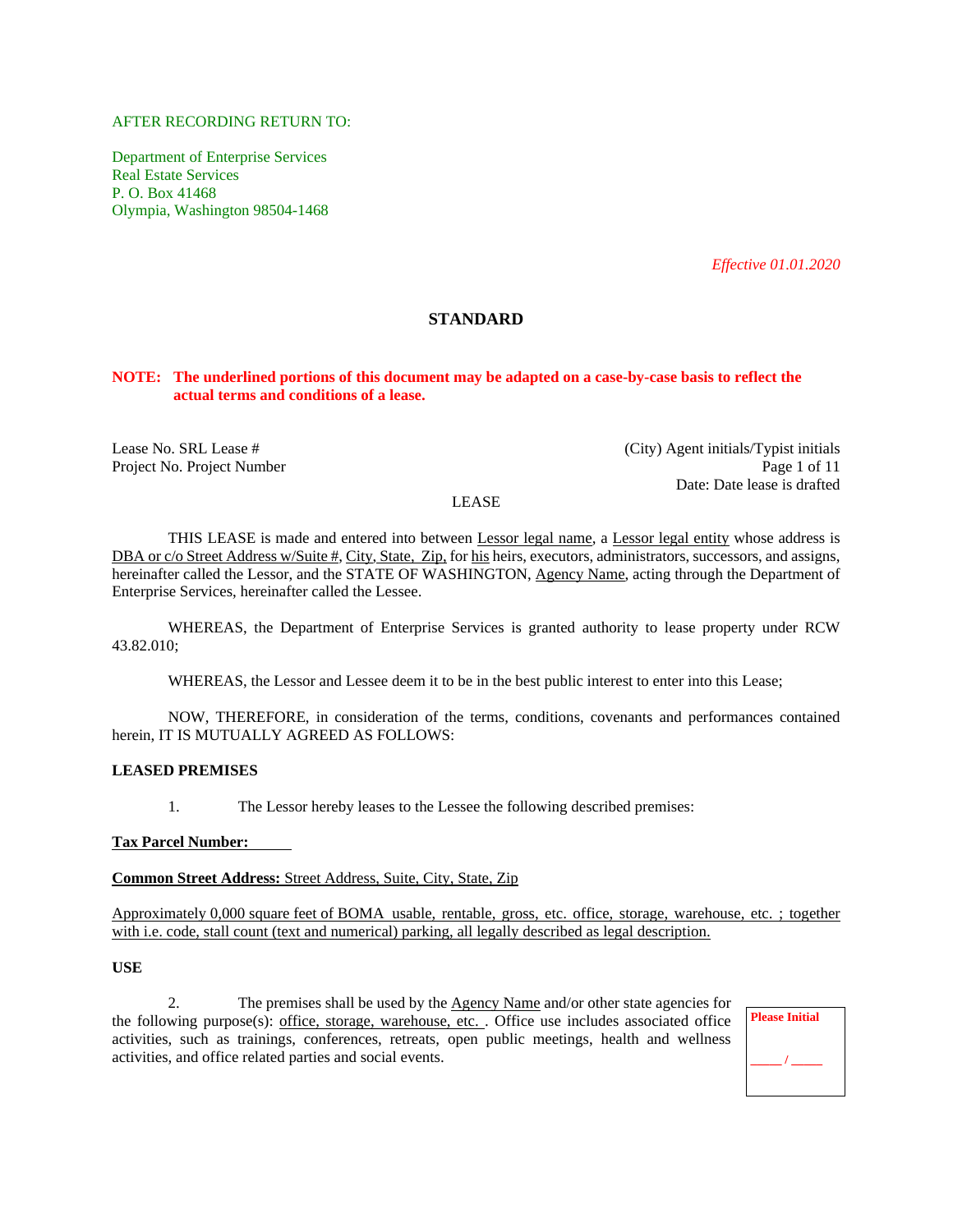# **TERM**

3. TO HAVE AND TO HOLD the premises with their appurtenances for the term beginning Term Start Date (long form) and ending Term End Date (long form).

# **RENTAL RATE**

4. The Lessee shall pay rent to the Lessor for the premises at the following rate:

Payment shall be made at the end of each month upon submission of properly executed vouchers.

4.1. The Lessee shall not be required to pay the rental rate referenced in Section 4 above until all of the work requested by Lessee in Additional Lease Provisions Section(s) [enter #] and [enter sub section #, if applicable].1 [has/have] been completed by Lessor. Until all such work is completed and approved by Lessee, the rate of \$[previous lease rate] per month, as required under SRL [previous lease number] shall be paid.

### **EXPENSES**

5. During the term of this Lease, Lessor shall pay all real estate taxes, all property assessments, insurance, exterior *and interior* window washing, landscape and irrigation water, and maintenance and repair as described below, together with natural gas, electricity, stormwater, water, sewer, garbage collection, recycling, elevator service (if any), and janitorial services. Janitor service includes interior window washing, restroom supplies and light bulb replacement and such other items as set forth in Exhibit "J" which is attached hereto and incorporated by reference.

#### **MAINTENANCE AND REPAIR**

6. The Lessor shall maintain the premises in good repair and tenantable condition during the continuance of this Lease, except in case of damage arising from the negligence of the Lessee's agents or employees. For the purposes of maintaining and repairing the premises, the Lessor reserves the right at reasonable times upon reasonable notice to enter and inspect the premises and to make any necessary repairs to the building. Lessor's maintenance and repair obligations shall include, but not be limited to, the mechanical, electrical, interior lighting (including replacement of ballasts, starters, fluorescent tubes, light bulbs, LED fixtures and lighting elements, as required), plumbing, heating, ventilating and air-conditioning systems (including replacement of filters as recommended in equipment service manual); floor coverings; window coverings; elevators (including communications systems); inside and outside walls (including windows and entrance and exit doors); all structural portions of the building (including the roof and the watertight integrity of same); porches, stairways; sidewalks; exterior lighting; parking lot (including snow removal, cleaning and restriping as required); wheel bumpers; drainage; landscaping and continuous satisfaction of all governmental requirements generally applicable to similar office buildings in the area (example: fire, building, energy codes, indoor air quality and requirements to provide architecturally barrier-free premises for persons with disabilities, etc.).

6.1 Lessor shall as part of maintenance provide de-icing and snow and debris removal service. At a minimum, Lessor shall treat or remove, before normal business hours and at other times as soon as practical thereafter, debris, snow and/or ice from the parking lot and all sidewalks and entrances. Without prior notice, Lessor shall apply de-icer and/or sand as necessary to any sidewalks and entrances to avoid unsafe conditions; snow removal in parking

lots to take place when an excess of 2 inches of snow occurs; provided, any icy or dangerous conditions must be addressed. This provision does not create any third parties beneficiary rights, including but not limited to rights in any member of the public or state employees, to enforce this provision, rely upon it, or to reference it in any legal action.

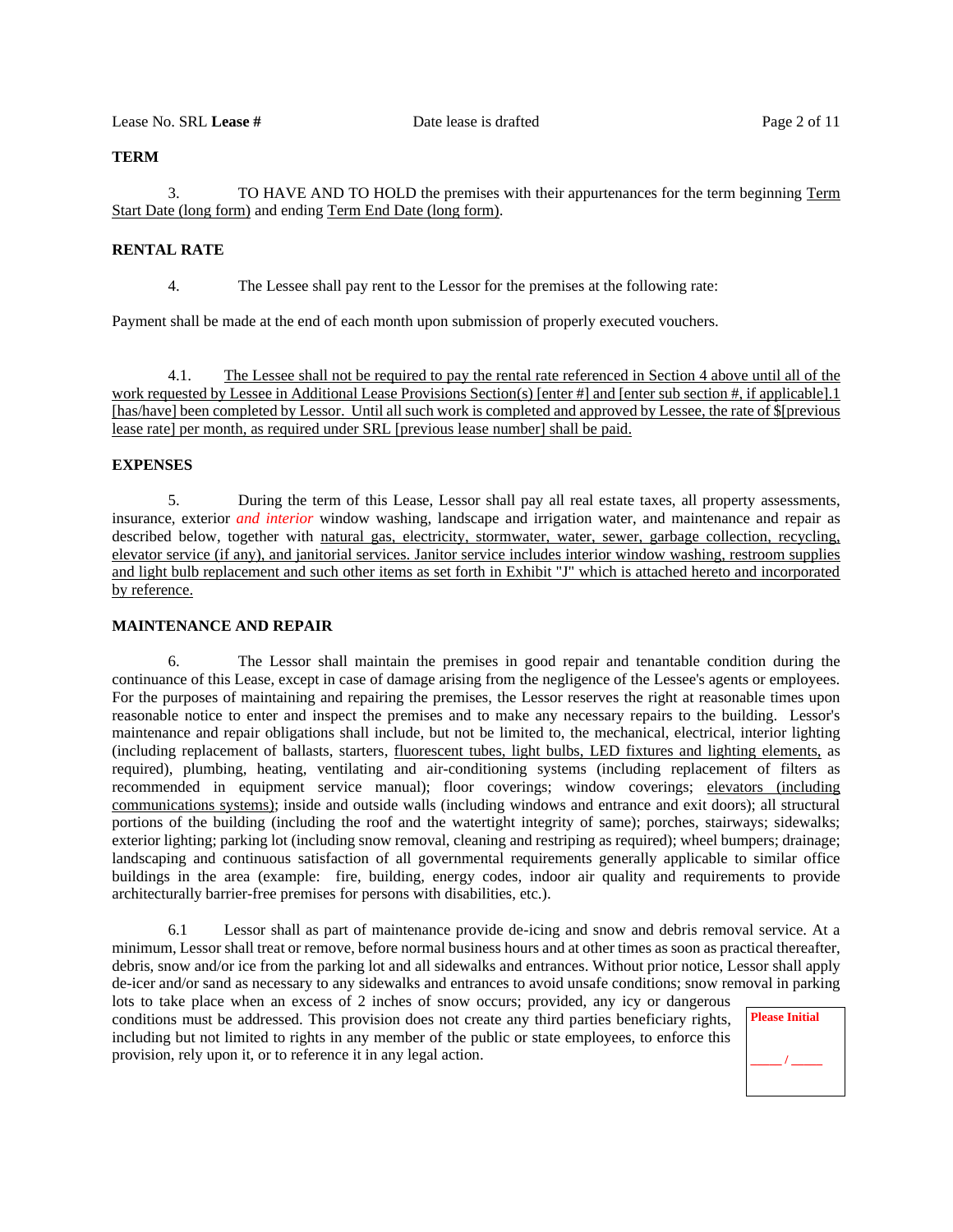# **ASSIGNMENT/SUBLEASE**

7. Except for sublet for use by other State agencies per the "USE" section herein, the Lessee may not assign this Lease or sublet the premises without the prior written consent of the Lessor, which consent shall not be unreasonably withheld or delayed. Lessor shall respond to approve or disapprove a request for consent within thirty (30) days of receipt of the request. If such response is not received within thirty days, it will be considered approved and Lessee will proceed with sublease. Lessee shall not permit the use of the premises by anyone other than the Lessee, such assignee or sublessee, and the employees, agents and servants of the Lessee, assignee, or sublessee.

# **RENEWAL/CANCELLATION**

8. The Lease may, at the option of the Lessee, be renegotiated for an additional ( ) years.

# **PAYMENT**

9. Any and all payments provided for herein when made to the Lessor by the Lessee shall release the Lessee from any obligation therefor to any other party or assignee.

# **COMPLIANCE WITH STATE/FEDERAL LAWS**

10. Lessor is responsible for complying with all applicable provisions of the Americans With Disabilities Act of 1990, and all amendments and regulations thereto and the Washington State Law Against Discrimination, Chapter 49.60 RCW, as well as the regulations adopted thereunder, with respect to the Leased Premises.

#### **FIXTURES**

11. The Lessee, upon the written authorization of the Department of Enterprise Services, shall have the right during the existence of this Lease with the written permission of the Lessor (such permission shall not be unreasonably withheld), to make alterations, attach fixtures, and erect additions, structures or signs, in or upon the premises hereby leased. Such alterations, fixtures, additions, structures and signs shall be authorized only by the Department of Enterprise Services. Performance of any of the rights authorized above shall be conducted in compliance with all applicable governmental regulations, building codes, including obtaining any necessary permits. Any fixtures, additions, or structures so placed in or upon or attached to the premises shall be and remain the property of the Lessee and may be removed therefrom by the Lessee upon the termination of this Lease. Any damage caused by Lessee's removal of any of the above items shall be repaired by the Lessee. Any improvements that the Lessee does not remove within 30 days after the termination of the Lease shall become the property of the Lessor, and the Lessee shall have no responsibility to remove them, pay for removal, or repair any damage caused by their removal by another. This provision shall survive termination of the Lease.

# **REMODEL**

12. The Lessor shall, at Lessor's sole cost and expense, on or before [lease term start date], complete in a good and workmanlike manner alterations as noted on the attached plan #[same number as the project number] (Exhibit "A"), approved by the Design Manager on [signature block of the plan], also with attached specifications, and addenda, if any (Exhibit "B"), initialed by both parties hereto and incorporated herein by reference.

# **ALTERATIONS/IMPROVEMENTS**

13. In the event the Lessee requires alterations/improvements during the term of this Lease, any renewals and/or modifications thereof, the Lessor shall have the right to provide such services. If required by state law, the Lessor shall pay prevailing rate of wage to all workers, laborers or mechanics employed to perform such work as well as comply with the rules and regulations of

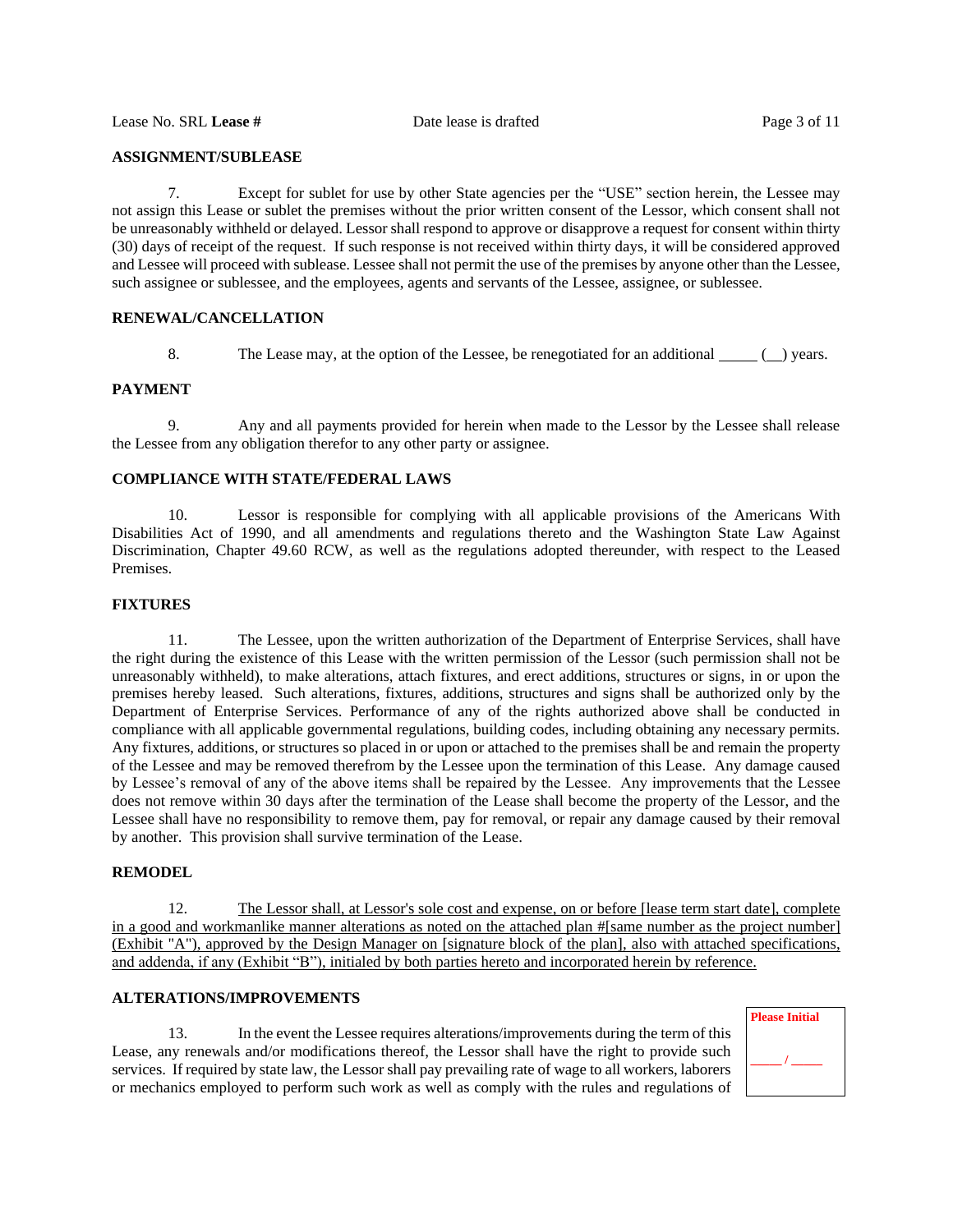Lease No. SRL **Lease #** Date lease is drafted Page 4 of 11

the Department of Labor & Industries. If the Lessee considers Lessor's proposed costs for alterations/ improvements excessive, Lessee shall have the right, but not the obligation, to request and receive at least two independent bids; and the Lessee shall have the right at its option to select one alternative contractor whom the Lessor shall allow to provide such services for the Lessee in compliance with the Lessor's building standards and operation procedures.

# **PREVAILING WAGE**

14. Lessor agrees to pay the prevailing rate of wage to all workers, laborers, or mechanics employed in the performance of any part of this Lease when required by state law to do so, and to comply with the provisions of Chapter 39.12 RCW, as amended, and the rules and regulations of the Department of Labor and Industries and the schedule of prevailing wage rates for the locality or localities where this Lease will be performed as determined by the Industrial Statistician of the Department of Labor and Industries, are by reference made a part of this Lease as though fully set forth herein.

# **DISASTER**

15. In the event the leased premises are destroyed or injured by fire, earthquake or other casualty so as to render the premises unfit for occupancy, and the Lessor(s) neglects and/or refuses to restore said premises to their former condition, then the Lessee may terminate this Lease and shall be reimbursed for any unearned rent that has been paid. In the event said premises are partially destroyed by any of the aforesaid means, the rent herein agreed to be paid shall be abated from the time of occurrence of such destruction or injury until the premises are again restored to their former condition, and any rent paid by the Lessee during the period of abatement shall be credited upon the next installment(s) of rent to be paid. It is understood that the terms "abated" and "abatement" mean a pro rata reduction of area unsuitable for occupancy due to casualty loss in relation to the total rented area.

# **NO GUARANTEES**

16. It is understood that no guarantees, express or implied, representations, promises or statements have been made by the Lessee unless endorsed herein in writing. And it is further understood that this Lease shall not be valid and binding upon the State of Washington, unless same has been approved by the Director of the Department of Enterprise Services of the State of Washington or his or her designee and approved as to form by the Office of the Attorney General. Any amendment or modification of this Lease must be in writing and signed by both parties.

# **ENERGY CONSERVATION**

17. Lessor has conducted an energy walk-through survey of the leased premises using the DES walkthrough survey form. The survey is for the purpose of identifying improvements to maintenance and operating conditions and procedures that would conserve energy. The Lessor shall provide DES with a copy of the completed walk-through form and as soon as practicable thereafter, implement identified improvements to energy conservation maintenance and operating procedures.

# **REIMBURSEMENT FOR DAMAGE TO PREMISES**

18. The Lessee hereby agrees to reimburse the Lessor for damages caused by the negligence of its employees and agents, but in no event shall this section be construed as diminishing the Lessor's duty to make repairs as set forth in preceding sections of this Lease, or as making Lessee responsible for the repair of normal wear and tear.

# **HAZARDOUS SUBSTANCES**

19. Lessor warrants to his/her knowledge that no hazardous substance, toxic waste, or other toxic substance has been produced, disposed of, or is or has been kept on the premises hereby leased which if found on the property would subject the owner or user to any damages, penalty, or liability under any applicable local, state or federal law or regulation.

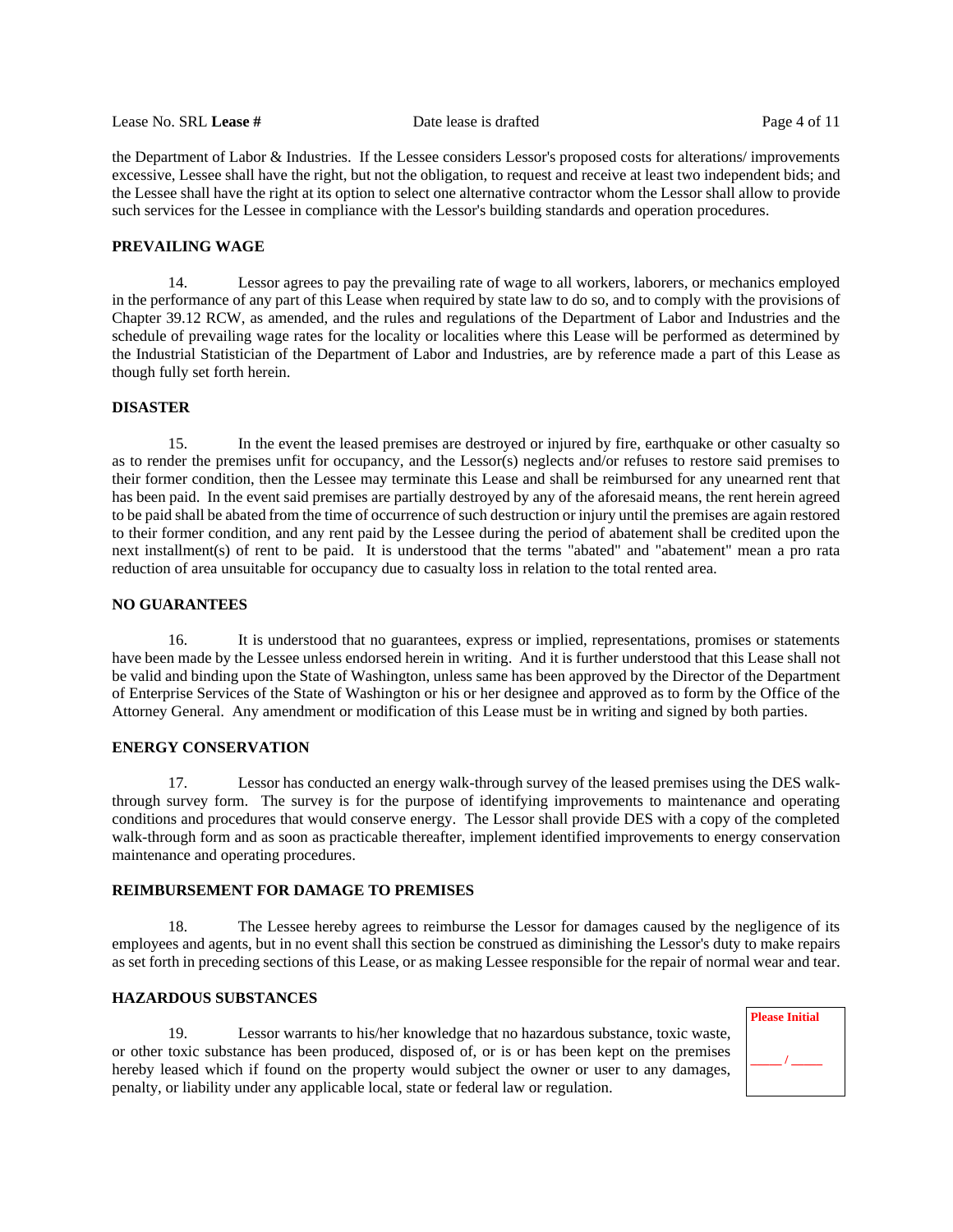Lessor shall indemnify and hold harmless the Lessee with respect to any and all damages, costs, attorneys' fees, and penalties arising from the presence of any hazardous or toxic substances on the premises, except for such substances as may be placed on the premises by the Lessee.

# **ADDITIONAL LEASE PROVISIONS**

20. It is agreed that the Lessor shall, at Lessor's sole cost and expense, on or before , complete in a good and workmanlike manner, in accordance with state Leased Space Requirements, *Edition 1.0* and addenda, if any, attached hereto and incorporated herein by reference as Exhibit "A"the following items:

NOTE: Where work may disrupt and/or negatively impact Lessee's staff and their work, please contact Lessee at least sixty (60) days prior to anticipated start date in order to minimize disruptions.

# **DM** List here

# **CANCELLATION/SUPERSESSION**

21. This Lease cancels, supersedes, or replaces SRL [Previous Lease Number] dated [dated on header of lease], and all modifications thereto effective [start date of new term].

# **DUTY TO CURE**

22. Upon receiving notice of a condition requiring a cure, the party obligated to effect the cure shall initiate and complete cure or repair of such condition within a reasonable time. A condition requiring cure includes, without limitation: (1) a condition for which the Lease requires either party to undertake repair/ replacement and/or other maintenance of the Premises, (2) a condition where either has failed to maintain a service or utility account in good standing as required by the Lease, and (3) any other condition resulting from a party's failure to carry out any obligation under the Lease, including without limitation obligations for rent, charges, improvements, alterations, and/or deferred maintenance, and remediation of damages for which a party is responsible under the Lease. Premises include all fixtures and equipment provided within the Premises by the Lessor.

The term "reasonable time" as used within this section of the Lease shall mean as soon as reasonably possible but no longer than thirty (30) days, unless either (1) an emergency condition exists requiring an immediate cure to promptly begin without delay, usually within hours and to be complete within 24 hours to the extent reasonably possible in light of the nature of the condition and circumstances, or (2) a non-emergency condition exists that is not reasonably possible to cure within 30 days with due diligence and the breaching party provides the level of cure or preparation for cure that is reasonably possible to do with due diligence within 30 days.

If an emergency or non-emergency condition exists that is not reasonably possible to completely cure within 24 hours or 30 days, respectively, the party obligated to cure shall so notify the other party within 24 hours or 30 days, respectively. Such notice shall explain why the cure is not reasonably possible with due diligence to complete within 24 hours (if an emergency) or 30 days (if a non-emergency) and provide the earliest date that the work can be completed as soon as reasonably possible. It is not a justifiable ground for delay that the party obligated to effect the cure does not have available funding to accomplish the cure or that a preferred contractor has limited availability if other contractors can satisfactorily perform the work sooner at reasonable cost.

The term "emergency condition" shall mean a condition requiring a cure that (i) prevents or substantially disrupts the Lessee from using all or a substantial part of the premises, or (ii) causes or substantially threatens to cause injury to persons or damage to property or raises a substantial danger to the health or safety of any persons on or using the premises.

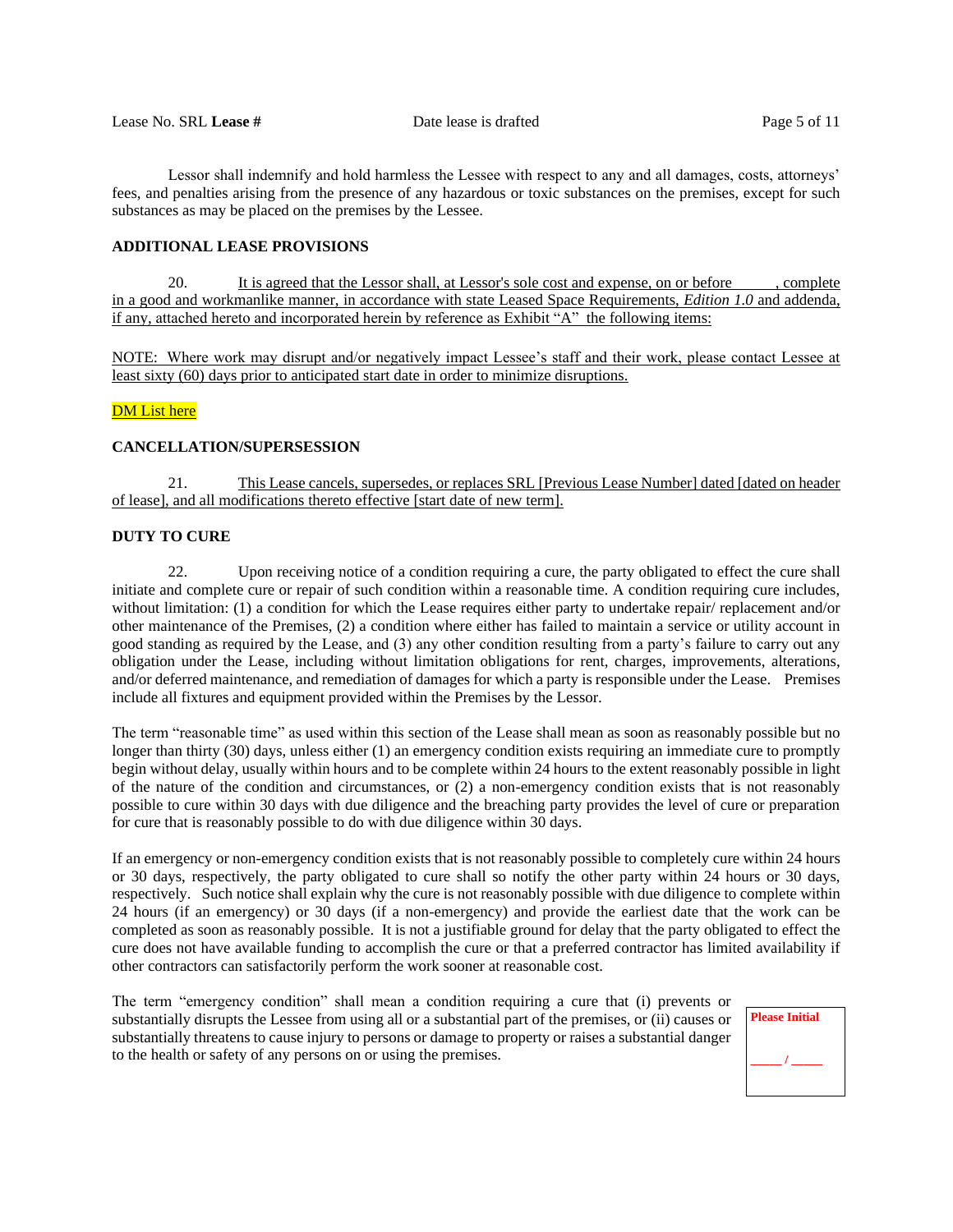Lease No. SRL **Lease #** Date lease is drafted Page 6 of 11

Notice under the Duty to Cure and Self Help sections may be by the means allowed in the Notice section, but in addition includes actual notice/awareness that Lessor or Lessee has of a condition independent of any such notice. In addition to the above, when an emergency condition exists, notice may be in-person, oral, email, telephone, or through other means that places the information before the Lessor or Lessee of which he or she would reasonably be expected to learn or notice.

# **SELF HELP**

23. If the party obligated to effect the cure does not cure within the time required by this Lease, the other party may cure all or part of the default after providing notice to the party obligated to effect the cure of its intent to perform such cure, and, if applicable, recover the costs incurred in curing the default. If the nonbreaching party is the Lessee, the Lessee may deduct all reasonable costs incurred from rent or other charges owed to Lessor. If the nonbreaching party is the Lessor, Lessor will submit properly executed vouchers and proof of payment to Lessee and Lessee shall remit payment to Lessor within thirty (30) days or as soon as is practicable. A party's costs incurred to cure include, but are not limited to, all reasonable out-of-pocket expenses, payment of unpaid utility or services charges for which the other party is responsible, and all administrative costs the non-breaching party reasonably incurs and documents in performing or arranging for performance of the cure.

The nonbreaching party is under no obligation to cure some or all of the default of the breaching party. To the extent that the nonbreaching party does not cure the default, the nonbreaching party may pursue its legal and contractual remedies against the breaching party. The nonbreaching party's failure to cure the breaching party's default does not waive the nonbreaching party's rights to relief. Nothing herein removes or lessens either party's obligation to mitigate damages.

If the Lessee elects to cure using self-help in part or whole, the Lessor shall defend, save, and hold harmless the Lessee, its authorized agents and employees, from all claims, actions, costs, damages or expenses of any nature whatsoever arising out of or in connection with such cure, except where RCW 4.24.115 is applicable and injuries and/or damages are caused by the sole negligence of the Lessee, its agents, or employees. If RCW 4.24.115 is applicable and liability for damages arises out of bodily injury to persons or damages to property and is caused by or results from the concurrent negligence of the Lessee, its agents, or employees, Lessor's liability, including the duty and cost to defend, hereunder shall apply only to the extent of the negligence of Lessor, its agents, or employees.

# **DEFAULT LEADING TO TERMINATION**

24. If either party fails to initiate and complete cure of a condition requiring cure within a reasonable time after receiving notice of such condition, the nonbreaching party may initiate a default leading to termination of the Lease by providing written notice to the breaching party of the continuing breach. If the breaching party does not complete the cure of the breach within 60 days after receiving such written notice initiating default leading to termination, the nonbreaching party may at such time, or at a later date if the cure has still not been completed, declare a termination by default by so notifying the breaching party. Cure of a condition after a valid notice of termination by default is provided, but before termination, shall void a valid notice of termination of the Lease.

If a termination by default is declared or a court so orders, the date of termination shall be determined based on the earliest reasonable date that the Lessee may move and relocate from premises or as agreed by the parties. The determination shall be made in light of available funding for the move, the date at which suitable replacement premises can be fully available, and the time reasonably needed to plan and complete the move.

# **CONDEMNATION**

25. If any of the premises or the Building, as may be required for the reasonable use of the premises, are taken by eminent domain, this Lease shall automatically terminate as of the date Lessee is required to vacate the premises and all rentals shall be paid to that date. In case of a taking of a part of the premises, or a portion of the Building not required for the reasonable use of the

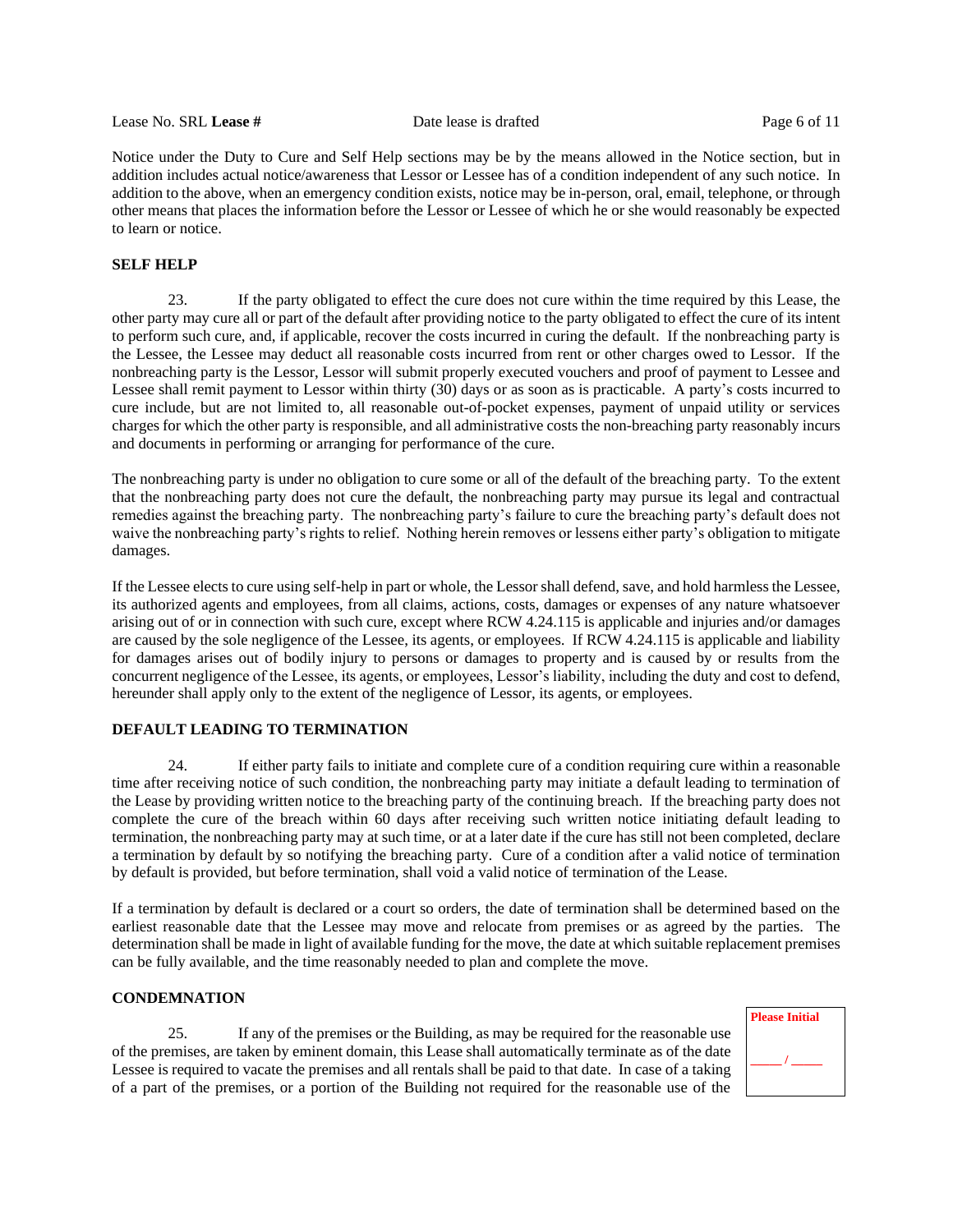Lease No. SRL **Lease #** Date lease is drafted Page 7 of 11

premises, at Lessee's determination, then the Lease shall continue in full force and effect and the rental shall be equitably reduced based on the proportion by which the floor area of the premises is reduced, such rent reduction to be effective as of the date possession of such portion is delivered to the condemning authority. Lessor reserves all rights to damages and awards in connection therewith, except Lessee shall have the right to claim from the condemning authority the value of its leasehold interest and any relocation benefits.

#### **MONTH TO MONTH TENANCY**

26. If Lessee remains in possession of the premises after the expiration or termination of the Lease term, or any extension thereof, such possession by Lessee shall be deemed to be a month-to-month tenancy, terminable as provided by law. During such month-to-month tenancy, Lessee shall pay all rent provided in this Lease or such other rent as the parties mutually agree in writing and all provisions of this Lease shall apply to the month-to-month tenancy, except those pertaining to term and option to extend.

# **SUBORDINATION**

27. So long as Lessor has fully performed under the terms of this Lease, Lessee agrees to execute, within ten (10) days of written request by Lessor, the state's standard Tenant Estoppel and Subordination Agreements which have been approved as to form by the Office of the Attorney General. A \$400.00 processing fee will be assessed for processing these documents.

# **CAPTIONS**

28. The captions and section headings hereof are inserted for convenience purposes only and shall not be deemed to limit or expand the meaning of any section.

# **INTEGRATED DOCUMENT**

29. This Lease and the exhibits hereto constitute the entire agreement between the parties with respect to the lease of Premises and supersedes all prior and contemporaneous agreements and understandings between the parties hereto relating to the subject matter hereof.

#### **NOTICES**

30. Wherever in this Lease written notices are to be given or made, except for alternative means of notice provided for the Duty to Cure and Self Help sections, the notices shall sent by certified mail to the address listed below unless a different address shall be designated in writing and delivered to the other party.

LESSOR:

LESSEE: Department of Enterprise Services **SRL Lease #** Real Estate Services 1500 Jefferson Street S.E., 2nd Floor Post Office Box 41468 Olympia, Washington 98504-1468

#### **EXHIBITS**

31. The following exhibits described herein and attached hereto, are fully incorporated into this Lease by this reference:

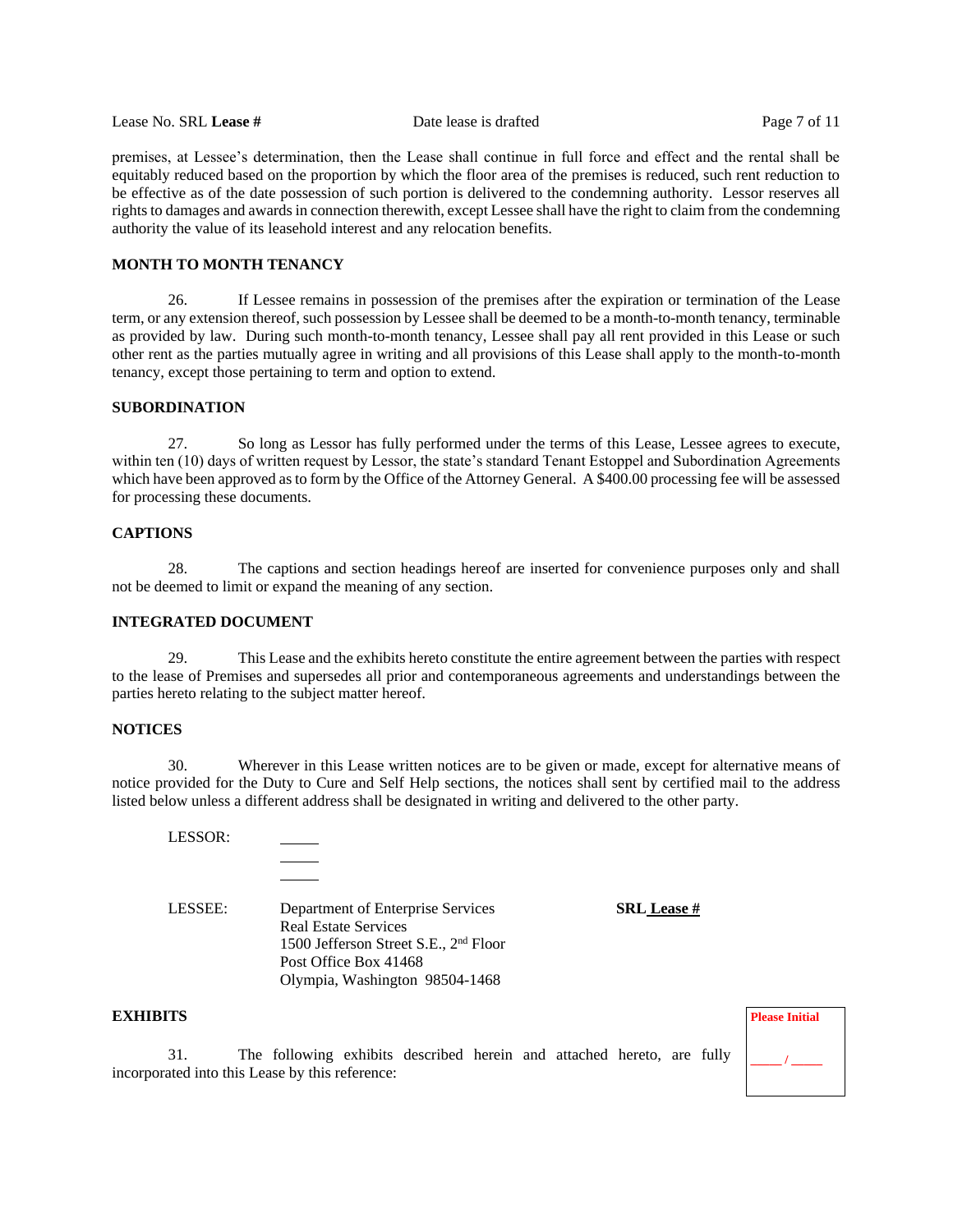# Lease No. SRL **Lease** # Date lease is drafted Page 8 of 11

- a) Exhibit A: The Leased Space Requirements
- b) Exhibit B: The Design Professional's Space Plan
- c) Exhibit J: Janitorial Requirements

# **Rest of page left intentionally blank**

**Please Initial**  $\prime$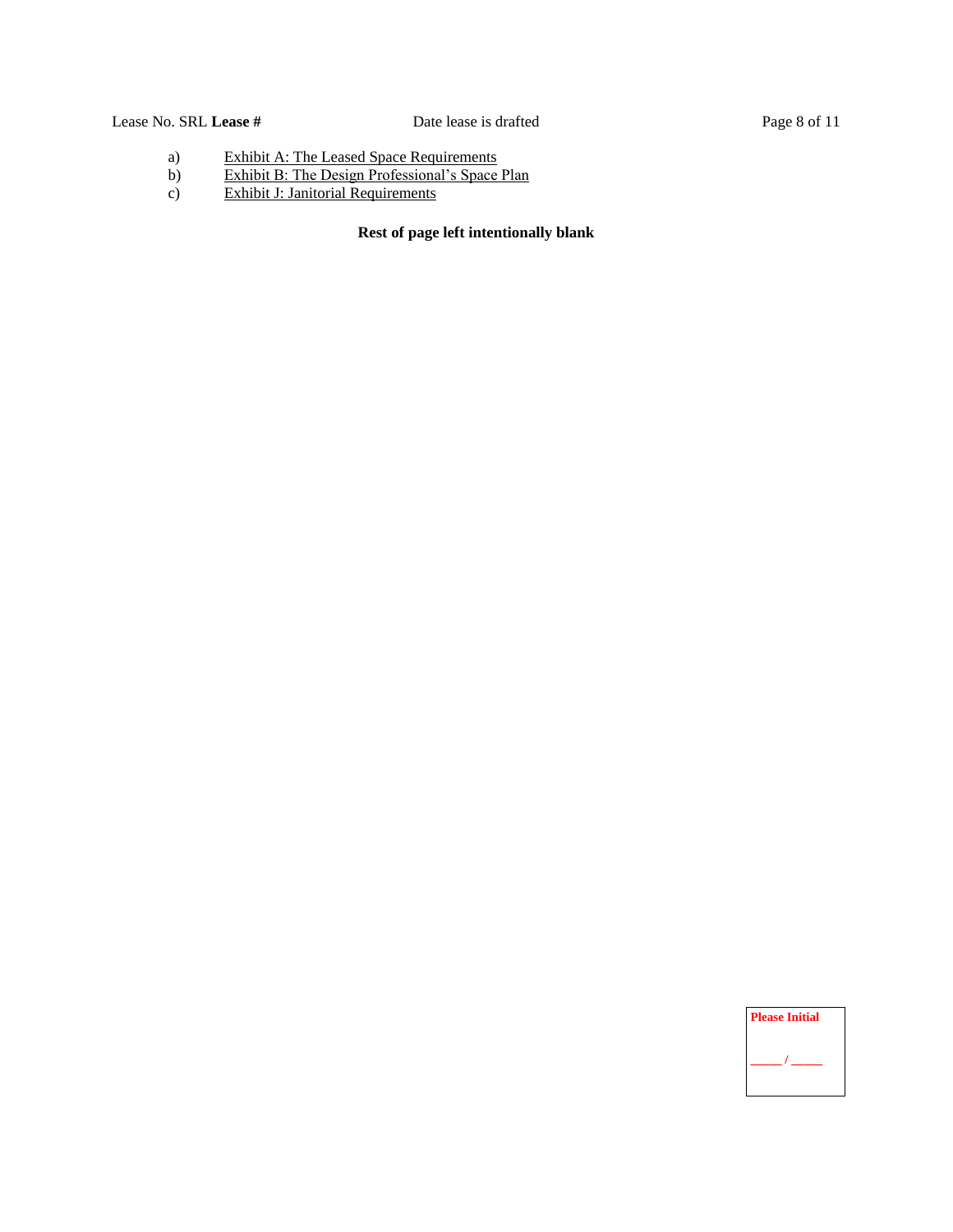IN WITNESS WHEREOF, the parties subscribe their names.

| <b>Lessor Signatory</b> | <b>STATE OF WASHINGTON</b>                                           |
|-------------------------|----------------------------------------------------------------------|
|                         | <b>Agency Name</b>                                                   |
|                         |                                                                      |
|                         | Acting through the Department<br>of Enterprise Services              |
| $\text{Title:}$         |                                                                      |
|                         | Seth Wallace, Assistant Director                                     |
| Date: $\frac{1}{2}$     | <b>Real Estate Services</b>                                          |
|                         |                                                                      |
|                         | <b>RECOMMENDED FOR APPROVAL:</b>                                     |
|                         | , Property and Acquisition Specialist<br><b>Real Estate Services</b> |
|                         | Date:                                                                |
|                         | APPROVED AS TO FORM:                                                 |
|                         | By: <u>Assistant Attorney General</u>                                |
|                         | Date:                                                                |

| <b>Please Initial</b> |
|-----------------------|
|                       |
|                       |
|                       |
|                       |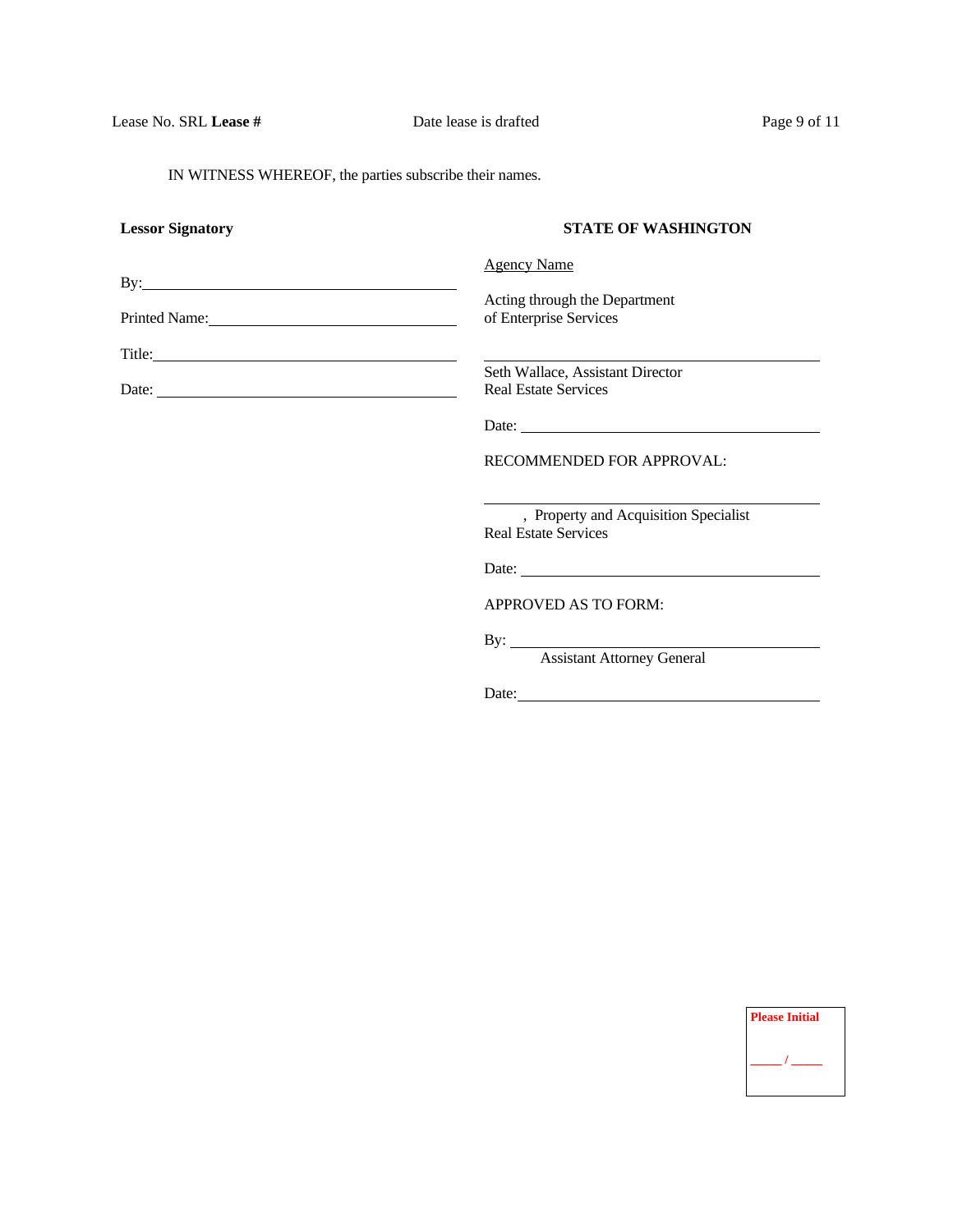Lease No. SRL **Lease #** Date lease is drafted Page 10 of 11

|  |  | <b>CORPORATE JURAT - delete</b> |
|--|--|---------------------------------|
|--|--|---------------------------------|

STATE OF <u>STATE</u> ) ss.

County of  $\overrightarrow{)}$ 

On this  $\frac{day}{dx}$  of  $\frac{20}{x}$ , before me personally appeared

to me known to be the service of the corporation that executed the within and foregoing instrument and acknowledged the said instrument to be the free and voluntary act and deed of said corporation, for the uses and purposes therein mentioned, and on oath stated that \_\_\_\_\_\_\_\_\_ was authorized to execute said instrument and that the seal affixed thereto is the corporate seal of said corporation.

In Witness Whereof I have hereunto set my hand and affixed my official seal the day and year first above written.

| (Affix notary seal in box)       | Notary Public in and for the State of Washington,<br>Residing at<br>My commission expires |
|----------------------------------|-------------------------------------------------------------------------------------------|
| <b>INDIVIDUAL JURAT - delete</b> |                                                                                           |
| <b>STATE OF</b>                  |                                                                                           |
| SS.<br>County of                 |                                                                                           |

I, the undersigned, a Notary Public, do hereby certify that on this \_\_\_\_\_\_\_\_\_\_\_\_\_ day of \_\_\_\_\_\_\_\_\_\_\_\_, 20\_\_\_, personally appeared before me to me known to be the individual(s) described in and who executed the within instrument, and acknowledged that signed and sealed the same as free and voluntary act and deed, for the purposes and uses therein mentioned.

In Witness Whereof I have hereunto set my hand and affixed my official seal the day and year first above written.

| Notary Public in and for the State of Washington,<br>Residing at<br>My commission expires<br><b>Please Initial</b><br>: (Affix notary seal in box) |  |  |
|----------------------------------------------------------------------------------------------------------------------------------------------------|--|--|
|                                                                                                                                                    |  |  |
|                                                                                                                                                    |  |  |
|                                                                                                                                                    |  |  |
|                                                                                                                                                    |  |  |
|                                                                                                                                                    |  |  |
|                                                                                                                                                    |  |  |
|                                                                                                                                                    |  |  |
|                                                                                                                                                    |  |  |
|                                                                                                                                                    |  |  |
|                                                                                                                                                    |  |  |
|                                                                                                                                                    |  |  |
|                                                                                                                                                    |  |  |
|                                                                                                                                                    |  |  |
|                                                                                                                                                    |  |  |
|                                                                                                                                                    |  |  |
|                                                                                                                                                    |  |  |
|                                                                                                                                                    |  |  |
|                                                                                                                                                    |  |  |
|                                                                                                                                                    |  |  |
|                                                                                                                                                    |  |  |
|                                                                                                                                                    |  |  |
|                                                                                                                                                    |  |  |
|                                                                                                                                                    |  |  |
|                                                                                                                                                    |  |  |
|                                                                                                                                                    |  |  |
|                                                                                                                                                    |  |  |
|                                                                                                                                                    |  |  |
|                                                                                                                                                    |  |  |
|                                                                                                                                                    |  |  |
|                                                                                                                                                    |  |  |
|                                                                                                                                                    |  |  |
|                                                                                                                                                    |  |  |
|                                                                                                                                                    |  |  |
|                                                                                                                                                    |  |  |
|                                                                                                                                                    |  |  |